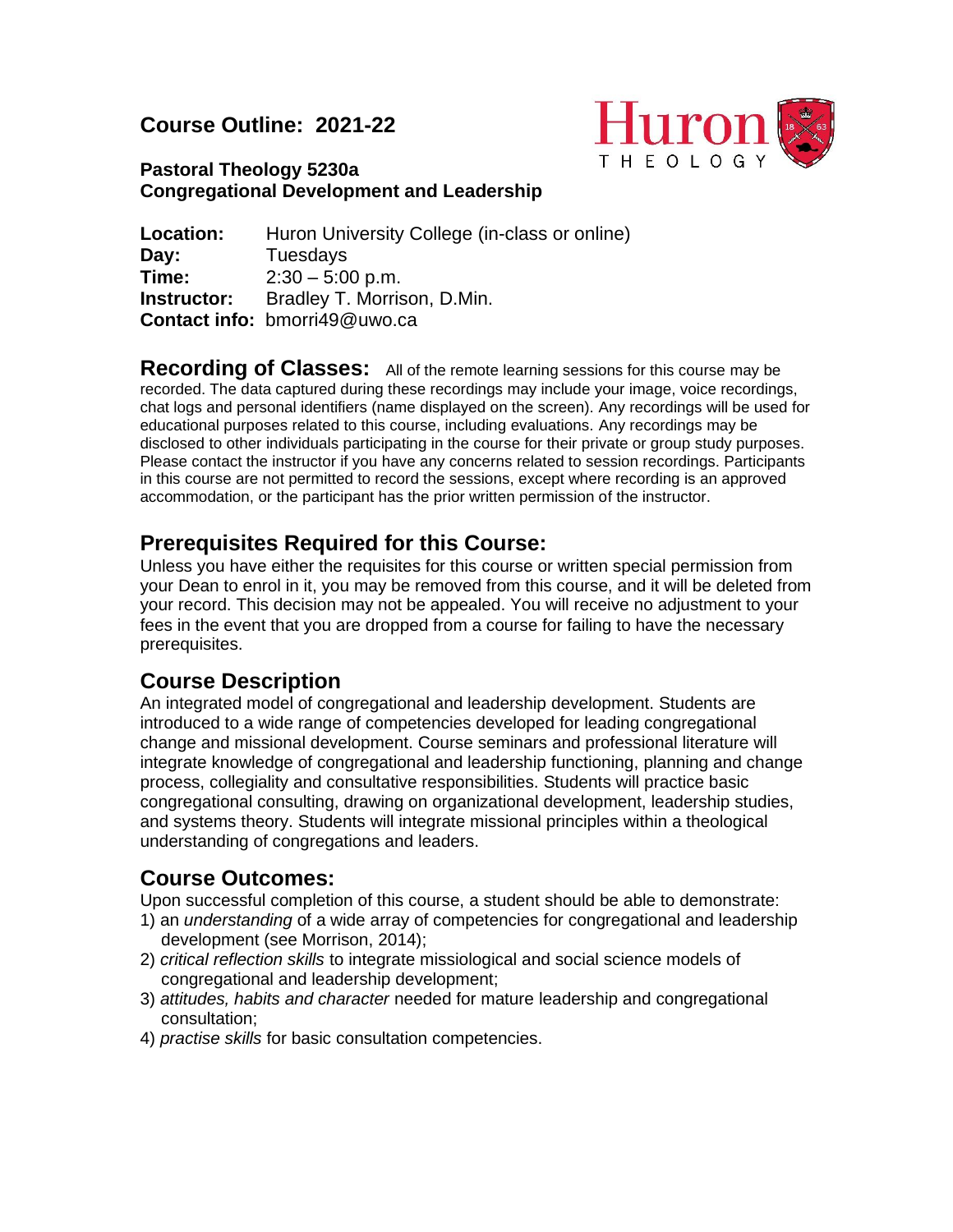# **Course Materials**

- 1) **OWL-Sakai**. Students are required to have access to an adequate computer and internet connection to access the online OWL course site and Zoom. Students are responsible for monitoring class notices related to assignments and class cancellations. Students should use the OWL messaging tool (rather than the instructor's UWO email address) for all electronic course communication with the instructor.
- 2) **Required Texts**. Students are required to read course texts prior to each class (see course schedule below). Required course texts are available through the Western Bookstore. Required course texts include:

Morrison, Bradley. (2016). *Already missional: Congregations as Community Partners*. Eugene, OR: Resource Publications.

McAlpine, Bill; Thiessen, Joel; Walker, Keith; Chee Keen Wong, Arch. (2021). *Signs of Life: Catholic, Mainline, and Conservative Protestant Congregations in Canada*. Toronto: Tyndale Academic Press. [order online via www.biblescanada.com]

# **Assignments & Methods of Evaluation of Assignments**

- 1) **Already Missional Interview Report** (20%) Students are required to access OWL to complete and submit a structured interview report. The report summarizes an interview with a parishioner recruited by the student. The report is due online (OWL) prior to class on week 6. A penalty of 10% applies to late submissions. See the **Grading and Competencies Rubric** for this assignment prior to approaching a parishioner.
- 2) **Congregational Consultation Reports** (40%) Students are required to access OWL to submit two congregational consultation reports. The reports require the student to recruit a small group of parishioners and facilitate a consultation on congregational ministry. The reports are due online (OWL) prior to class on week 12. A penalty of 10% applies to late submissions. See the **Grading and Competencies Rubric** for this assignment prior to beginning the assignment to understand the various parts of the consultation.

Please note: congregational consultations are for learning purposes and should not interfere with congregational leadership. Students are must conduct their consultations apart from any formal congregational strategic planning processes.

- 3) **Class Presentations** (40%) Class participation includes multiple class presentations (depending on class size) of assigned readings. Students are expected to
	- a) read an assigned reading each week (assigned in class week 1)
	- b) present in class a summary of 2-3 three key points from the reading (5 mins)
	- c) facilitate class discussion for/against the author's key points (5 min)

Students are required to access and read the **Class Participation Rubric**, which describes expectations related to attendance, attitude and initiative, online discussions, and online student self-assessments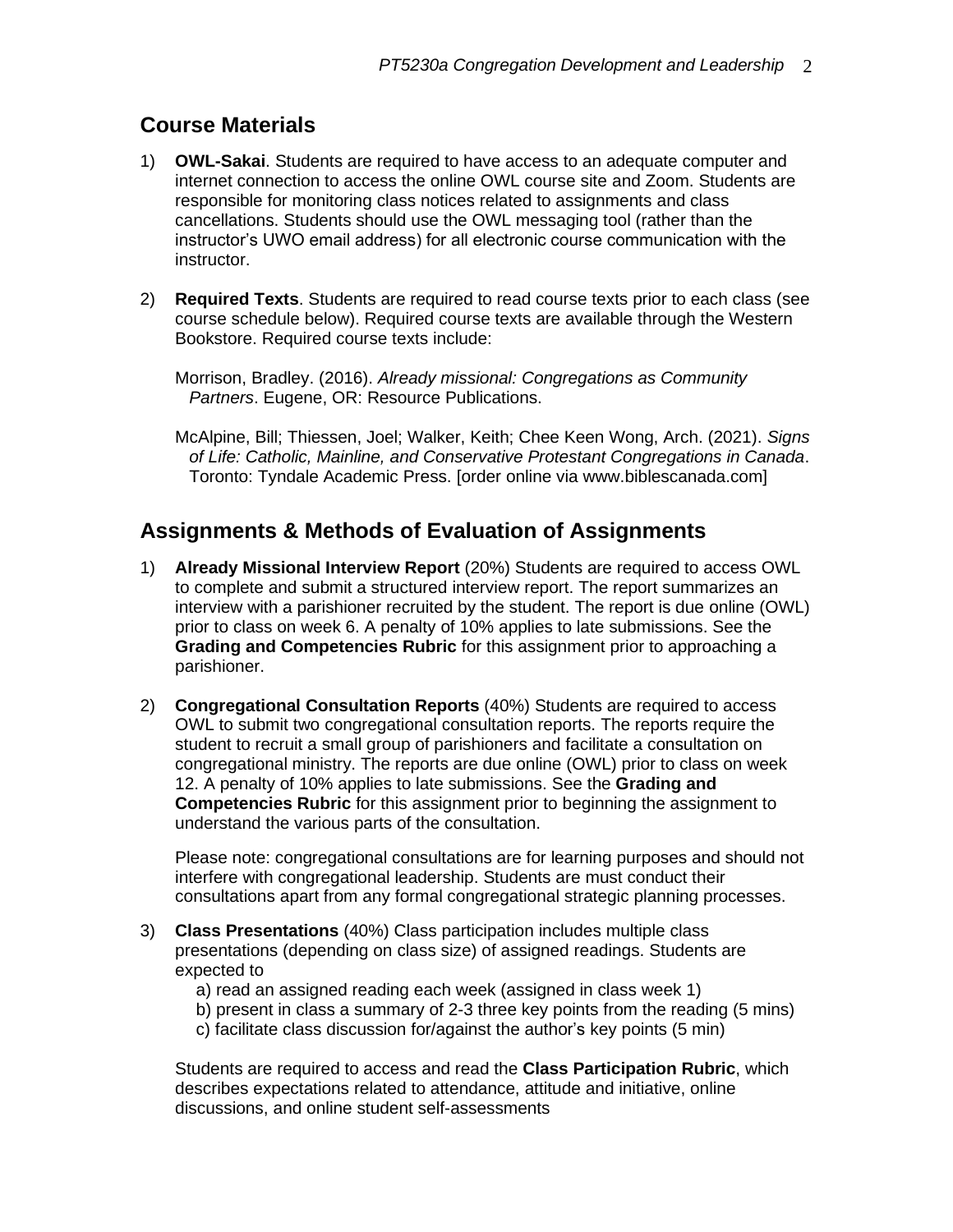- 4) **Online Course Structure.** This course combines synchronous in-person or online seminar discussions with asynchronous course material and forum discussions. Students are expected weekly to
	- a) access and view assigned Prezi/video material in OWL prior to class
	- b) complete assigned reading for student mini presentation
	- c) attend in-person or synchronous online sessions via Zoom

# **Course Syllabus**

**1. Tuesday, September 14, 2021 Integrated Model of Congregational and Leadership Development** 

**Online Modules Prior to Class:** 

- Theological method for practical theology
- Integrated strictness thesis

### Required readings:

- McAlpine, ch.1 "Starting a Conversation" in *Signs of Life* (pp.17-37)
- Morrison, "Introduction" in *Already Missional* (1-13)
- Morrison, Bradley. (2014). Entry-to-practice competency profile for congregational leaders. Unpublished.

#### **2. Tuesday, September 21, 2021 Missional Vision and Strategy**

Online Modules Prior to Class:

- Limited Enthusiasm Model
- Already missional

### Required readings:

- McAlpine, ch.2 "Self Identity" in *Signs of Life* (pp.39-57)
- Morrison, "Chapter 1: Already Missional" in *Already Missional* (15-30)

#### **3. Tuesday, September 28, 2021 Missional Focus**

Online Modules Prior to Class:

- Getting results matrix
- Outcome-based project planning (Splash & Ripple)

### Required readings:

- McAlpine, ch.3 "Leadership" in *Signs of Life* (pp.58-81)
- Morrison, "Chapter 2: Missional Strategy" in *Already Missional* (31-41)
- Morrison, "Chapter 3: Missional Focus" in *Already Missional* (42-52)

### **4. Tuesday, October 5, 2021 Missional Structure and Core Ministries**

Online Modules Prior to Class:

• Five core ministries

### Required readings:

• McAlpine, ch.5 "Structures and Process" in *Signs of Life* (pp.101-125)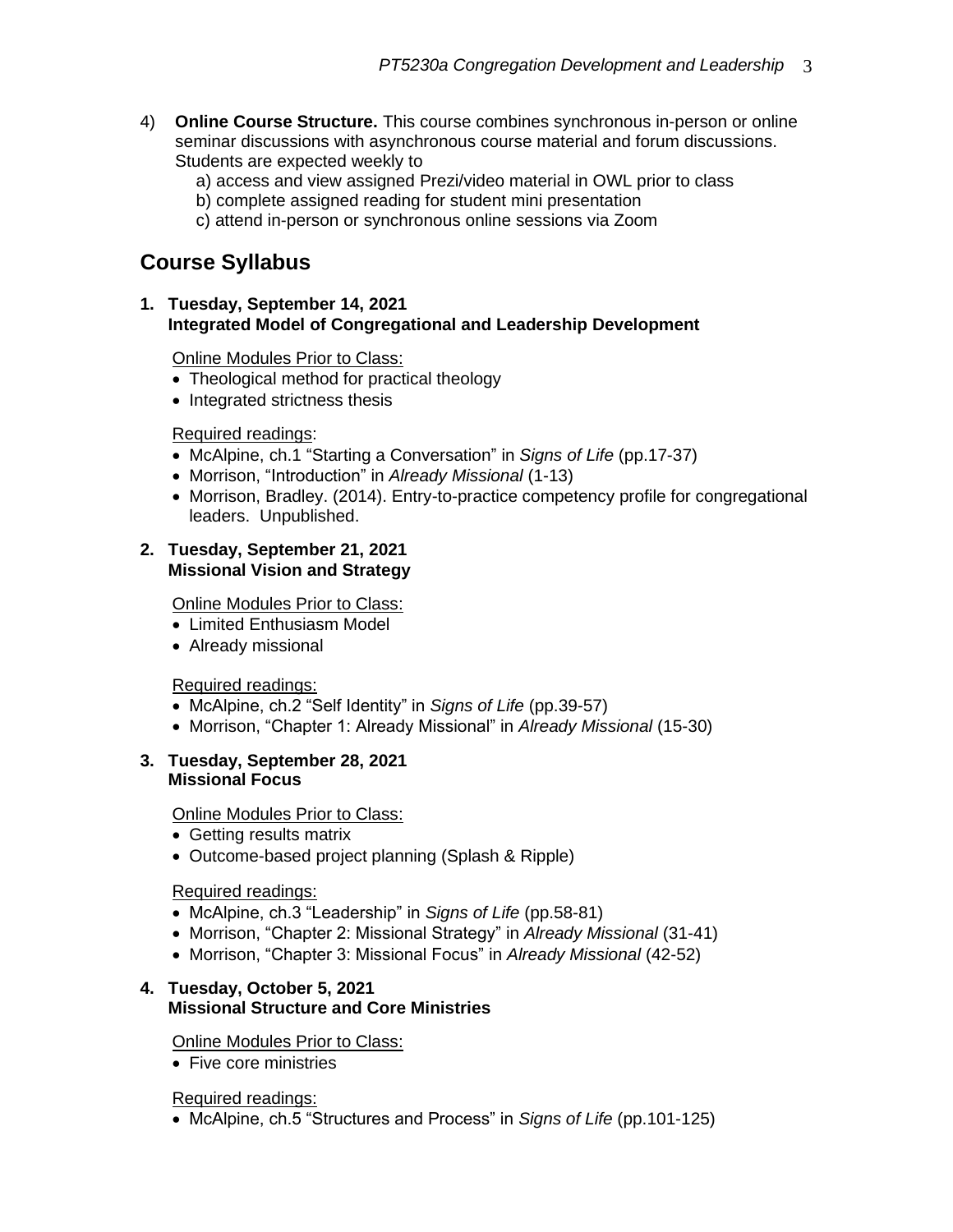- Morrison, "Chapter 4: Missional Ministries" in *Already Missional* (53-67)
- Morrison, "Chapter 5: Missional Support" in *Already Missional* (68-76)

#### **5. Tuesday, October 12, 2021 Missional People and Culture (part 1)**

### Online Modules Prior to Class:

- Systems theory dynamics
- Technical, adaptive, complex problems (Snowden Cynefin)

#### Required readings:

- McAlpine, ch.4 "Innovation" in *Signs of Life* (pp.81-100)
- Friedman, Edwin H. (1985). Generation to generation: Family process in church and synagogue. New York: The Guilford Press.
	- "Family process and organizational life" (pp. 193-219) 16pp
	- "Leadership and self in a congregational family" (pp. 220-249) 30pp

#### **6. Tuesday, October 19, 2021 Missional People and Culture (part 2)**

Due online (OWL) prior to class:

• Already Missional Interview Report

#### Online Modules Prior to Class:

- Adaptive leadership (Heifetz)
- Servant leadership (Greenleaf)

#### Required readings:

- McAlpine, ch.6 "Discipleship" in *Signs of Life* (pp.127-155)
- leadership

#### **7. Tuesday, October 26, 2021 Missional Culture and Leadership (part 1)**

#### Online Modules Prior to Class:

- Motivation
- Influencer model (Paterson)

### Required readings:

- McAlpine, ch.7 "Engaged Laity" in *Signs of Life* (pp.156-174)
- Morrison, "Chapter 6: Missional People" in *Already Missional* (p. 77-87)

### **\*\* Tuesday, November 2, 2021 ~ READING WEEK ~ No Class \*\***

• use this time to i) get ahead on next week's readings and ii) work on Congregational Consultation Report.

#### **8. Tuesday, November 9, 2021 Missional Culture and Leadership (part 2)**

#### Online Modules Prior to Class:

• Life cycle model of congregational development (Bullard)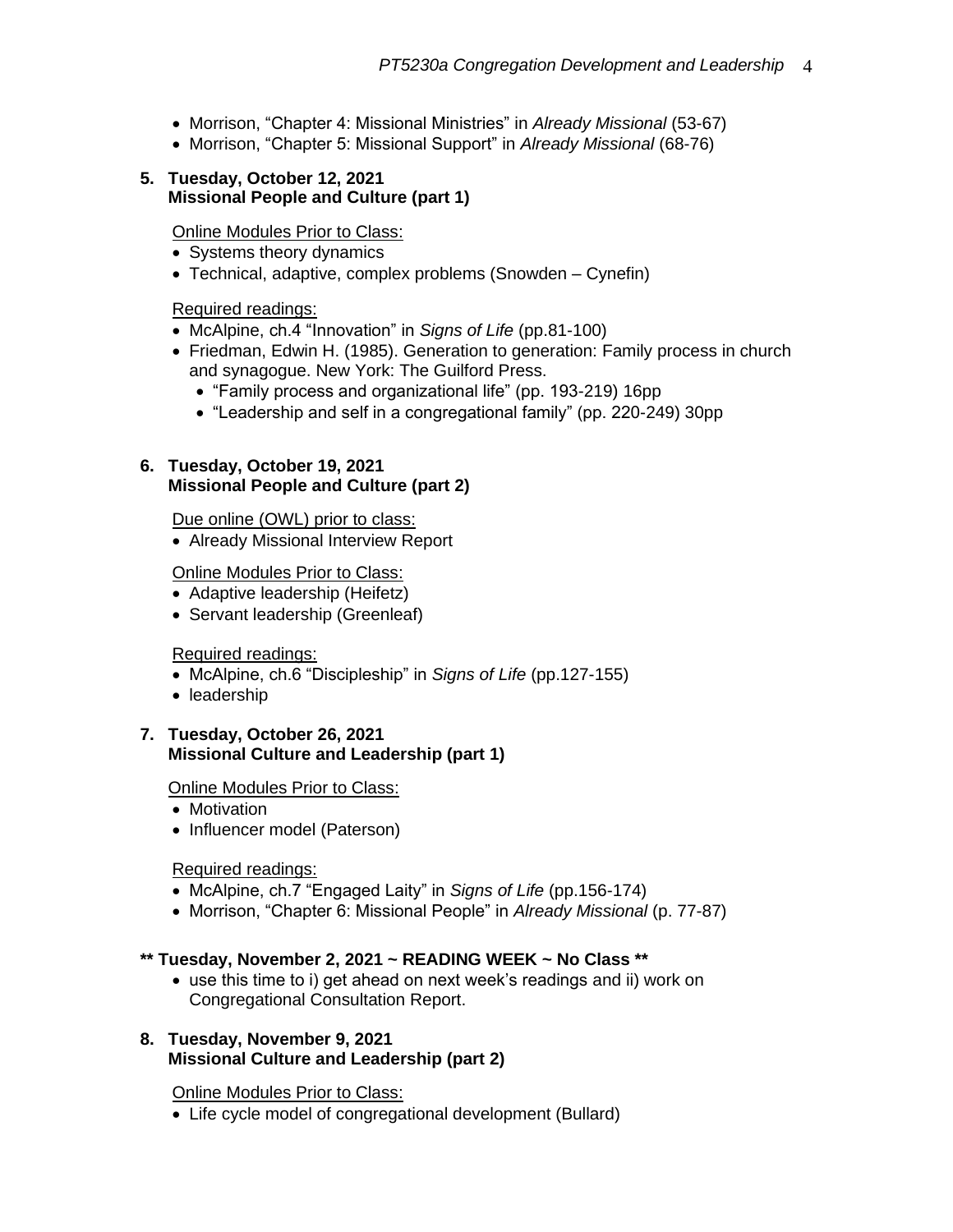Required readings:

- McAlpine, ch.8 "Hospitable Community" in *Signs of Life* (pp.175-190)
- Andy Root, ch 12 "time famine and resource obsession (pp. 151-169)

#### **9. Tuesday, November 16, 2021 Evangelism and Proclamation Ministry**

Online Modules Prior to Class:

• Evangelism (Morrison)

Required readings:

- McAlpine, ch.12 "Evangelism" in *Signs of Life* (pp.249-266)
- McAlpine, ch.10 "Neighbourhood Involvement" in *Signs of Life* (pp.216-234)

### **10. Tuesday, November 23, 2021 Congregational Conflict; Intercultural Competency**

Online Modules Prior to Class:

- Congregational conflict types
- Difficult people

### Required readings:

• McAlpine, McAlpine, ch.9 "Diversity" in *Signs of Life* (pp.191-214)

Additional Readings on Diversity (read at least one):

- Roberts, Laura Morgan; and Mayo, Anthony J. (2019). "Conclusion—Intersections of Race, Work, and Leadership: Lessons in Advancing Black Leaders" (pp. 419- 432) in Roberts, L.M.; Mayo, A.J.; Thomas, D.A. (Eds.) *Race, Work, and Leadership: New Perspectives on the Black Experience*. Boston, MA: Harvard Business Review Press.
- Kenny, Carolyn (2012). "Liberating Leadership Theory" (pp. 1-14) in Kenny, C and Fraser, T.N. (Eds.) *Living Indigenous Leadership: Native Narratives on Building Strong Communities*. Vancouver, BC: UBC Press.
- Northouse, Peter Guy. (2019). "Gender and Leadership" (pp.403-431) in *Leadership: Theory and Practice*, Eighth Edition*.* Thousand Oaks, California: SAGE Publications, Inc.
- Haddara, Mahmoud; and Enanny, Faiza. (2009). "Chapter 4: An Islamic Model for Leadership", (pp. 83-95) in *Leadership: An Islamic Perspective*. Cairo, Egypt: Shorouk Intl. Bookshop

### **11. Tuesday, November 30, 2021 Congregational Communication**

Online Modules Prior to Class:

- Crucial conversations (Patterson)
- Transtheoretical readiness factors (Prochaska)

Required readings:

- McAlpine, ch.11 "Partnerships" in *Signs of Life* (pp.235-248)
- Morrison, "Chapter 7: Missional Partnerships" in *Already Missional* (p. 88-96)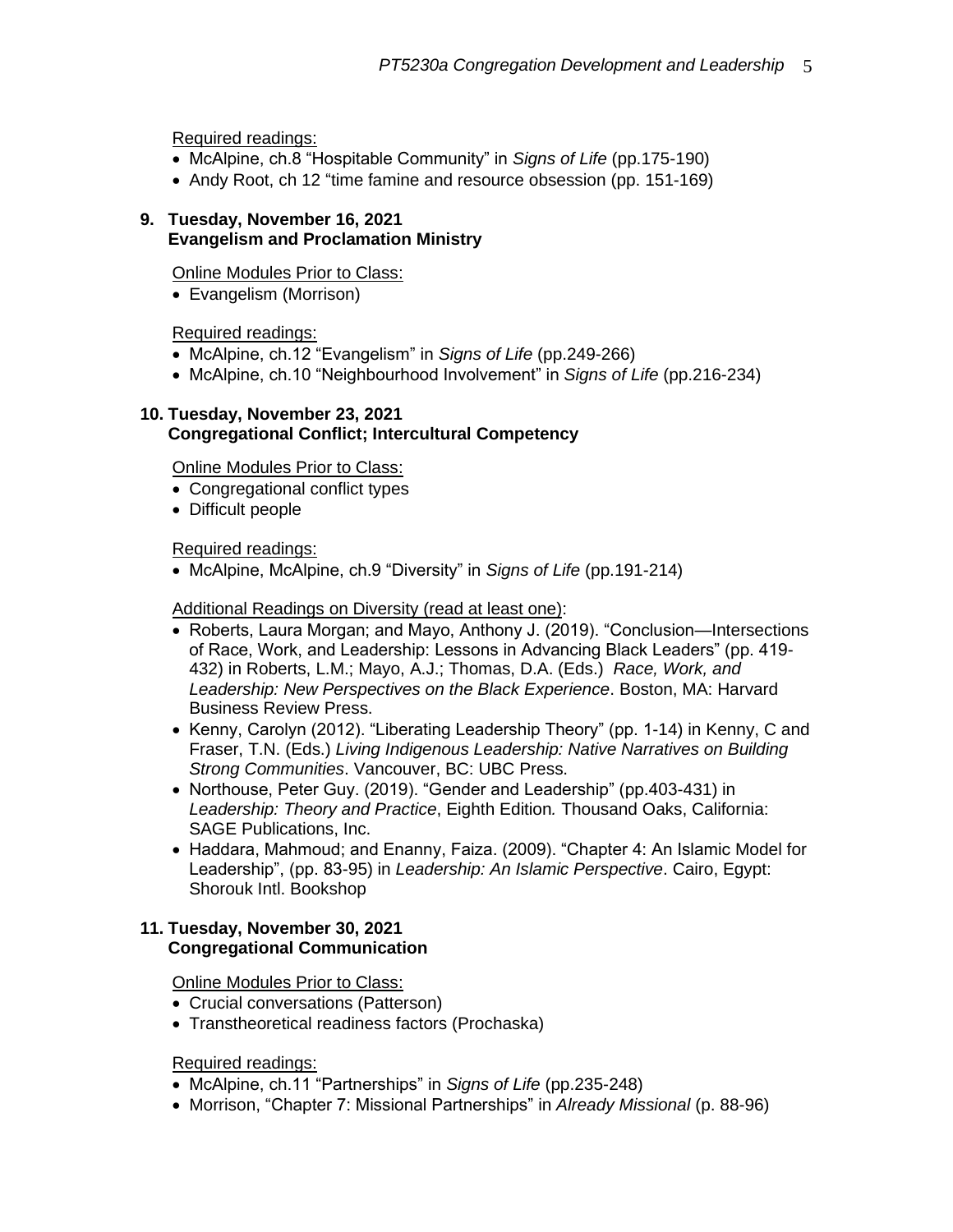#### **12. Tuesday, December 7, 2021 Missional Assets**

Due online (OWL) prior to class:

• Congregational Consultation Report

#### **Online Modules Prior to Class:**

- Asset mapping (McKnight)
- Appreciative inquiry

#### Required readings:

- Morrison, "Chapter 8: Missional Property" in *Already Missional* (97-107)
- Morrison, "Chapter 9: Missional Finances" in *Already Missional* (108-117)

#### **Additional Statements:**

- **1. Statement on Use of Electronic Devices:** It is not appropriate to use technology (such as, but not limited, to laptops, PDAs, cell phones) in the classroom for non-classroom activities. Such activity is disruptive and is distracting to other students and to the instructor, and can inhibit learning. Students are expected to respect the classroom environment and to refrain from inappropriate use of technology and other electronic devices in class.
- **2. Statement on Academic Offences:** Scholastic offences are taken seriously and students are directed to read the appropriate policy, specifically, the definition of what constitutes a Scholastic offence, at the following web site:

[https://westerncalendar.uwo.ca/PolicyPages.cfm?Command=showCategory&PolicyCategoryID=1&Selected](https://westerncalendar.uwo.ca/PolicyPages.cfm?Command=showCategory&PolicyCategoryID=1&SelectedCalendar=Live&ArchiveID=#Page_20) [Calendar=Live&ArchiveID=#Page\\_20.](https://westerncalendar.uwo.ca/PolicyPages.cfm?Command=showCategory&PolicyCategoryID=1&SelectedCalendar=Live&ArchiveID=#Page_20)

#### **3. Plagiarism-detecting Software/Computer Marking:**

A) All required papers may be subject to submission for textual similarity review to the commercial plagiarism detection software under license to the University for the detection of plagiarism. All papers submitted for such checking will be included as source documents in the reference database for the purpose of detecting plagiarism of papers subsequently submitted to the system. Use of the service is subject to the licensing agreement, currently between Western University and turnitin.com [\(http://www.turnitin.com\)](http://www.turnitin.com/). B) Computer-marked multiple-choice tests and/or exams may be subject to submission for similarity review by software that will check for unusual coincidences in answer patterns that may indicate cheating.

#### **4. Support Services:**

- Huron's Faculty of Theology, Office of the Dean[: http://www.huronuc.on.ca](http://www.huronuc.on.ca/) > Theology
- Faculty of Theology office: srice@uwo.ca, 519-438-7224, ext. 289
- Bachelor's Academic Advising at Huron[: https://huronatwestern.ca/student-life/student-services/academic](https://huronatwestern.ca/student-life/student-services/academic-advising/)[advising/](https://huronatwestern.ca/student-life/student-services/academic-advising/)
- Huron's Writing Skills Centre[: https://huronatwestern.ca/library/writing-services/](https://huronatwestern.ca/library/writing-services/)
- Mental Health@Western:<http://www.uwo.ca/uwocom/mentalhealth/>Students who are in emotional/mental distress should refer to this website for a complete list of options about how to obtain help.
- Student Accessibility Services[: http://academicsupport.uwo.ca/accessible\\_education/index.html](http://academicsupport.uwo.ca/accessible_education/index.html) Western is committed to achieving barrier-free accessibility for all its members, including graduate students. As part of this commitment, Western provides a variety of services devoted to promoting, advocating, and accommodating persons with disabilities in their respective graduate program. Students with disabilities (for example, chronic illnesses, mental health conditions, mobility impairments) are encouraged to register with Student Accessibility Services, a confidential service designed to support graduate and undergraduate students through their academic program. With the appropriate documentation, the student will work with both SAS and their faculty (normally their Dean and/or Course instructor) to ensure that appropriate academic accommodations to program requirements are arranged.
- Services provided by Western University Student Council:<http://westernusc.ca/your-services/>
- **5. Academic Accommodation for Absences:** *Types of Accommodation and how to use them: [https://registrar.uwo.ca/academics/academic\\_considerations/index.html](https://registrar.uwo.ca/academics/academic_considerations/index.html)*